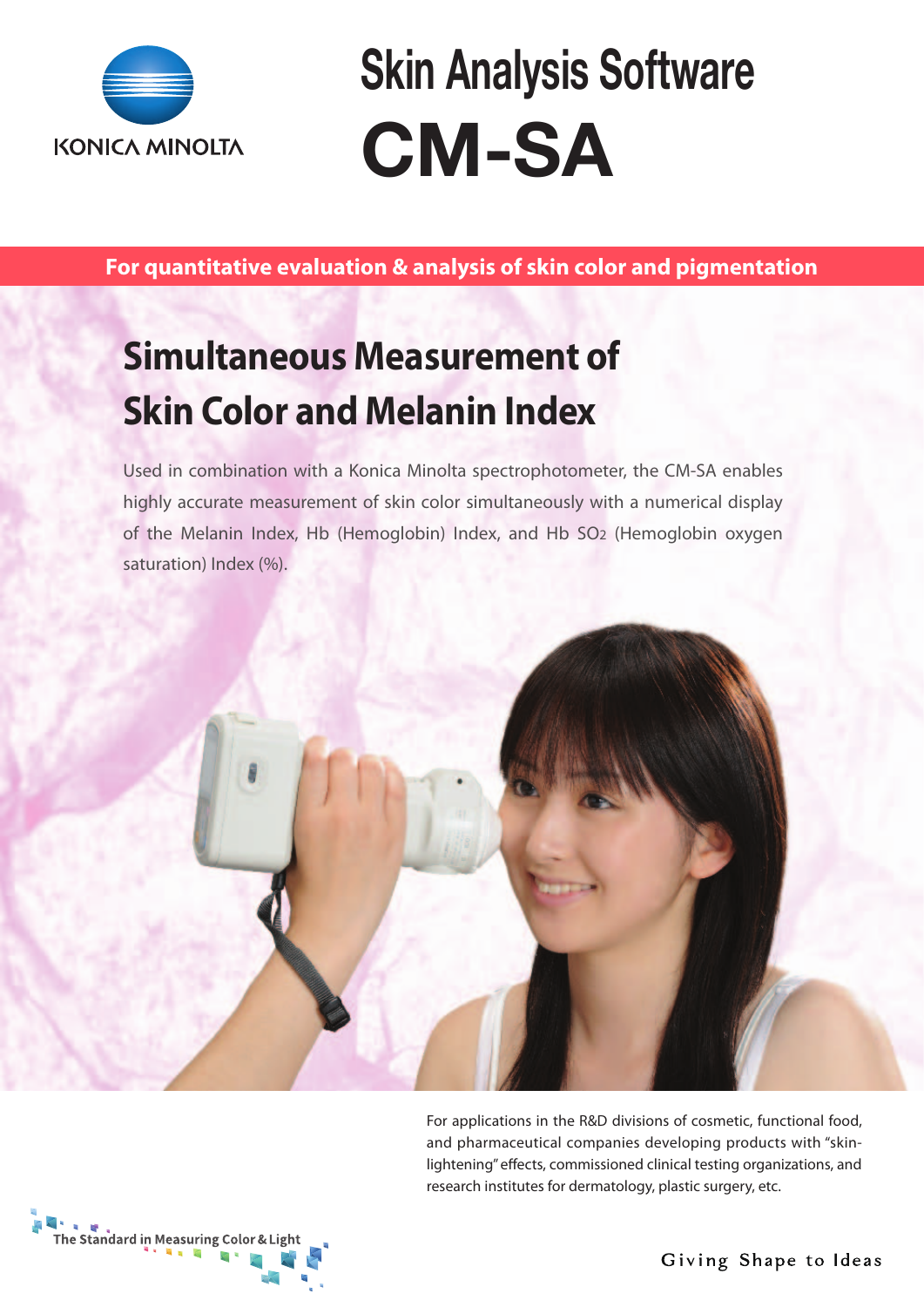# **Realizing Simultaneous Measurement of Skin Color and Melanin Index!**

In the field of skin research and development, there is an increasing demand to measure the color and pigmentation of skin as it provides valuable information on a number of factors. For example, where cosmetics are concerned companies are aiming to make products that more closely match or complement the skin tone of clients. In pharmaceutical research and development, skin measurement can be used to determine the effects of suntanning on skin and in the prevention of sunburn.

The software provides important factors of skin data: color, melanin, hemoglobin and oxgen saturation. This software employs an original algorithm to separately calculate Melanin Index, Hb Index, and Hb SO2 Index (%) based on the spectral reflectance data measured by a spectrophotometer, enabling highly accurate measurement of melanin pigmentation level of the skin without being affected by skin redness.

### **Combining the Melanin Measurement Function with a Spectrophotometer**

By using this software in combination with a spectrophotometer, Melanin Index, Hb Index, and Hb SO2 Index can be measured simultaneously with spectral reflectance and colorimetric values in a single operation. There is no need to separately measure the color of skin and Melanin Index using different instruments, as was previously necessary.





Red ←Hue → Yellow

#### **Hb Index–Melanin Index Graph**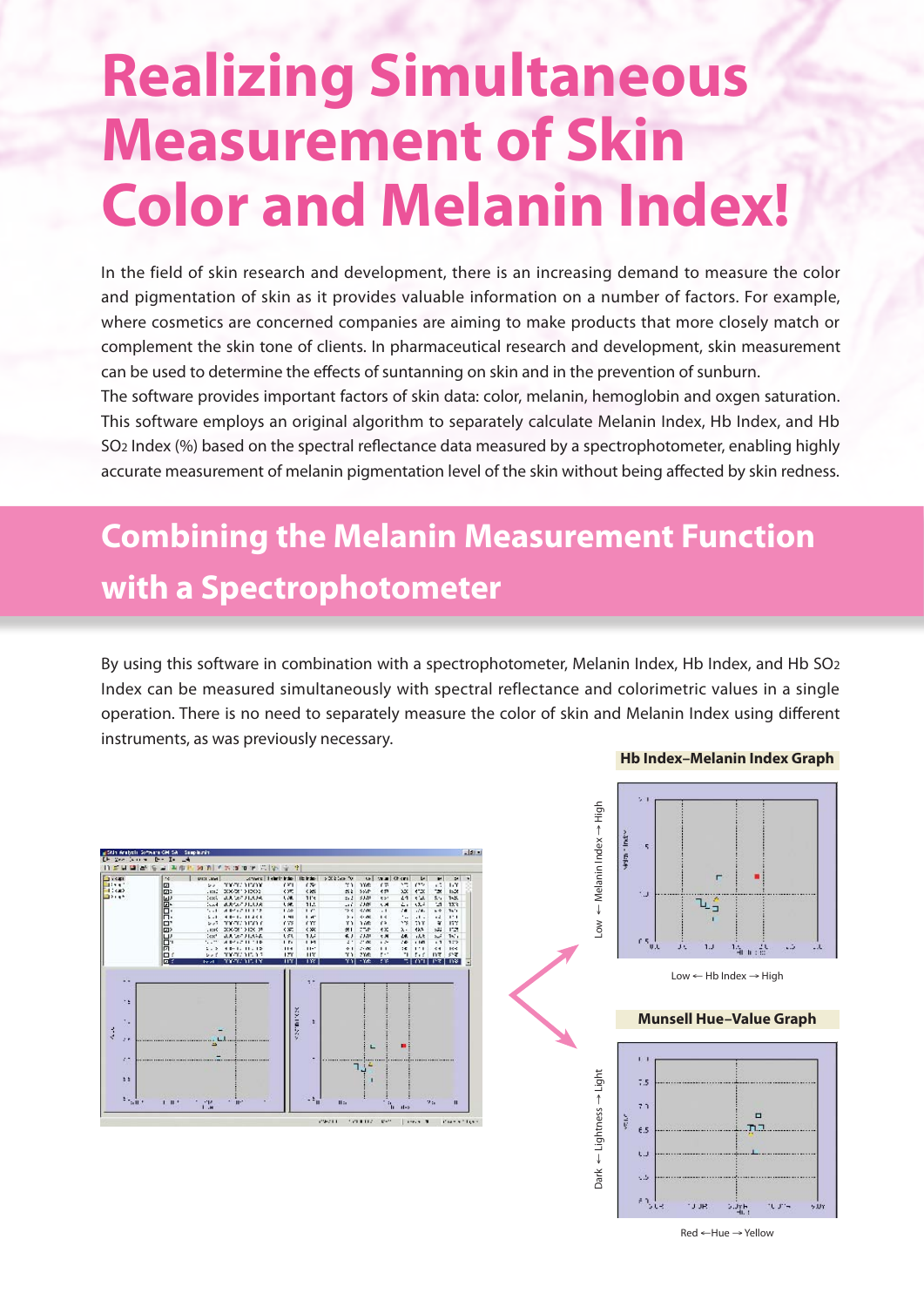# **The handheld CM-700d/CM-600d enables simple operations while standing.**

### **Simple measurement**

Measurement can be performed by simply placing the head of spectrophotometer against the skin and pressing the button. Measurement by just applying light to the face, arm, or other desired part of the body will not put undue stress on the examinees.

### **Featuring Bluetooth®**

The Bluetooth® function of Spectrophotometer CM-700d/CM-600d enables wireless transmission of measured data to the PC, offering greater flexibility for measurements without the constraints of communication cables.



#### **Can be used for consecutive measurements, enabling efficient measurements of a number of examinees.**

#### **Data can be easily grouped by examinee**

The CM-SA features a function to automatically switch groups by examinee. When a preset number of measurements is reached, the next measurement data can be linked to the next group. (Useful for consecutive measurements on a number of examinees)

#### **Example**

When there are Examinees 1, 2, and 3, and the number of measurements is set to 3, the group is automatically changed to the next one every three measurements, and the data is linked to the relevant group (examinee).

#### **Output of measured data in CSV text format**

The measurement results can be output in CSV text format to be utilized for further analysis or data management using Excel® or other spreadsheet applications.



(Useful for applications at laboratory testing institutes)